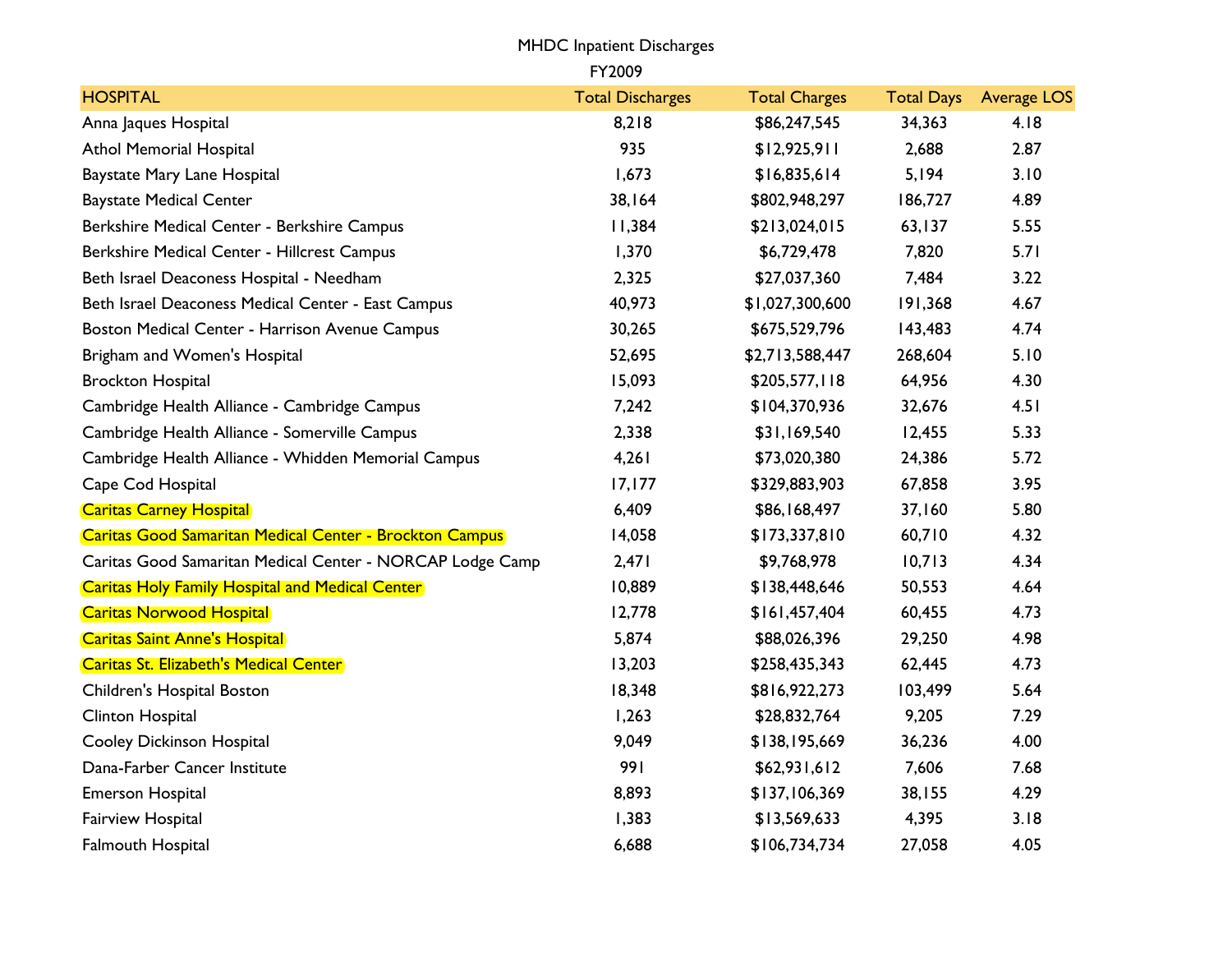|                                                                | <b>MHDC</b> Inpatient Discharges |                      |                   |                    |
|----------------------------------------------------------------|----------------------------------|----------------------|-------------------|--------------------|
|                                                                | FY2009                           |                      |                   |                    |
| <b>HOSPITAL</b>                                                | <b>Total Discharges</b>          | <b>Total Charges</b> | <b>Total Days</b> | <b>Average LOS</b> |
| Faulkner Hospital                                              | 7,583                            | \$161,725,755        | 34,095            | 4.50               |
| <b>Franklin Medical Center</b>                                 | 4,425                            | \$58,503,250         | 19,237            | 4.35               |
| Hallmark Health System - Lawrence Memorial Hospital Campus     | 5,149                            | \$74,550,224         | 29,309            | 5.69               |
| Hallmark Health System - Melrose-Wakefield Hospital Campus     | 10,238                           | \$116,968,573        | 45,498            | 4.44               |
| Harrington Memorial Hospital                                   | 3,727                            | \$43,368,640         | 15,420            | 4.14               |
| Health Alliance Hospital - Burbank Campus                      | 840                              | \$18,463,985         | 6,720             | 8.00               |
| Health Alliance Hospital - Leominster Campus                   | 7,995                            | \$121,041,690        | 28,694            | 3.59               |
| Heywood Hospital                                               | 5,604                            | \$58,621,055         | 24,305            | 4.34               |
| Holyoke Medical Center                                         | 7,139                            | \$77,727,467         | 33,779            | 4.73               |
| Hubbard Regional Hospital                                      | 519                              | \$3,783,935          | 1,691             | 3.26               |
| Jordan Hospital                                                | 11,768                           | \$148,589,694        | 48,618            | 4.13               |
| Lahey Clinic - Burlington Campus                               | 22,066                           | \$494,135,151        | 104,331           | 4.73               |
| Lawrence General Hospital                                      | 12,570                           | \$165,468,832        | 51,545            | 4.10               |
| Lowell General Hospital                                        | 15,790                           | \$198,974,168        | 53,528            | 3.39               |
| Marlborough Hospital                                           | 4,157                            | \$69,569,590         | 17,225            | 4.14               |
| Martha's Vineyard Hospital                                     | 1,159                            | \$18,755,952         | 5,437             | 4.69               |
| Massachusetts Eye and Ear Infirmary                            | 1,305                            | \$31,184,263         | 4,877             | 3.74               |
| Massachusetts General Hospital                                 | 50,765                           | \$2,604,661,377      | 284,434           | 5.60               |
| Mercy Medical Center - Providence Behavioral Health Hospital C | 4,453                            | \$56,656,674         | 39,165            | 8.80               |
| Mercy Medical Center - Springfield                             | 12,610                           | \$240,977,646        | 55,892            | 4.43               |
| <b>Merrimack Valley Hospital</b>                               | 4,134                            | \$64,467,601         | 19,956            | 4.83               |
| MetroWest Medical Center - Framingham Campus                   | 10,552                           | \$151,703,793        | 39,049            | 3.70               |
| MetroWest Medical Center - Leonard Morse Campus (Natick)       | 4,807                            | \$79,267,698         | 25,184            | 5.24               |
| Milford Regional Medical Center                                | 8,892                            | \$140,692,656        | 34,775            | 3.91               |
| Milton Hospital                                                | 4,540                            | \$66,285,746         | 16,552            | 3.65               |
| <b>Morton Hospital and Medical Center</b>                      | 7,816                            | \$77,899,527         | 35,058            | 4.49               |
| Mount Auburn Hospital                                          | 14,407                           | \$195,687,492        | 60,688            | 4.21               |
| Nantucket Cottage Hospital                                     | 620                              | \$6,100,036          | 2,250             | 3.63               |
| Nashoba Valley Medical Center                                  | 1,791                            | \$27,712,037         | 6,007             | 3.35               |